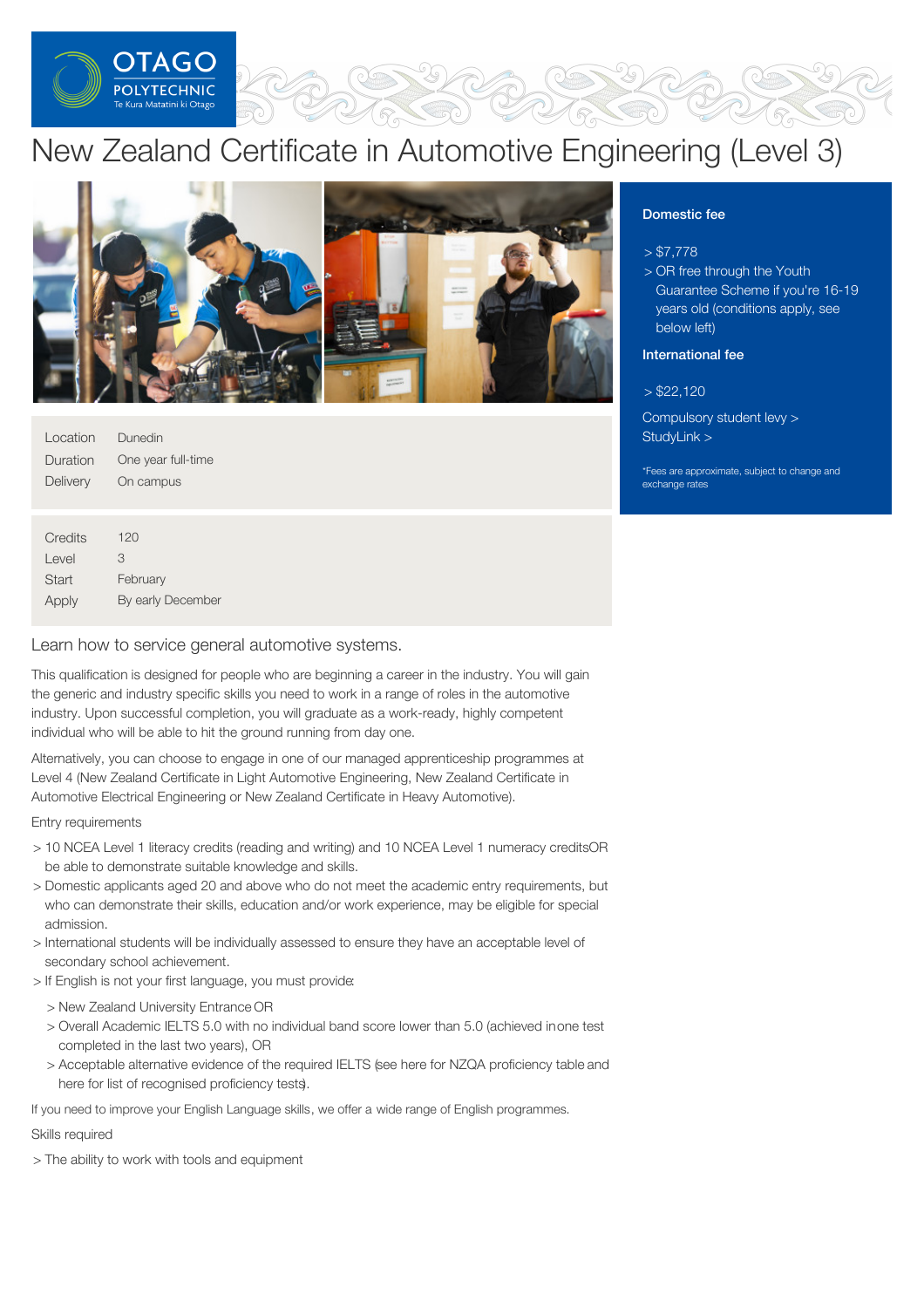- > Sound communication and people skills
- > Alertness and adaptability
- > Good hand-eye coordination
- > Good memory
- > Flexibility to change.

Youth Guarantee Scheme information

If you are a 16-19 year old and feel that school didn't work out for you, you may be able to study this programme via our Youth Guarantee Scheme and pay no fees. This also applies if you are going to be 15 years old at the time that this programme starts and you have an early exemption from school.

To be eligible for Youth Guarantee funding, you must:

- > Be a domestic student between 16-19 years old
- > OR be 15 years of age at the time when you commence the programmeAND have an early leaving exemption from your school
- > Not already hold a Level 3 qualification in any subject
- > Have been thinking about leaving school and getting a jobOR prefer to be working towards a career rather than staying at school OR have left school and are not sure how to enter higher education or employment
- > Want to learn practical skills

> Be more motivated in a non-school setting and be prepared to enrol in a full-time programme.

#### Fees and allowances

The Youth Guarantee Scheme will cover tuition fees, material and equipment costs of your programme of study. 18-19 year olds enrolled in fees-free Youth Guarantee qualifications will now be able to access the course-related costs part of the student loan and student allowances if they meet the eligibility criteria. Those under 18 years old will not be able to access any part of the student loans. Funding for travel is available, conditions apply. Please visit the Studylink website for full details. We strongly recommend that you read this carefully prior to applying for this programme.

#### The process

- > There is not a separate Youth Guarantee application form. Please apply for this programme by using our standard Otago Polytechnic application form. To apply online, or to download a paper version, click the apply button at the top right hand corner of this page.
- > If you meet the criteria for Youth Guarantee fundingyou will be offered the funding if it is available. We will ask you to let us know within two weeks if you do not wish to take up the funding.
- > If there is no Youth Guarantee funding available, we will send you a letter advising you of this. Along with this letter, you will receive an invoice, terms and conditions, a Studylink brochure and an equipment list advising what you will need to purchase before starting your programme.

#### Additional documentation

You must supply certified copies of proof of identity, academic records, proof of residency (where appropriate) and curriculum vitae.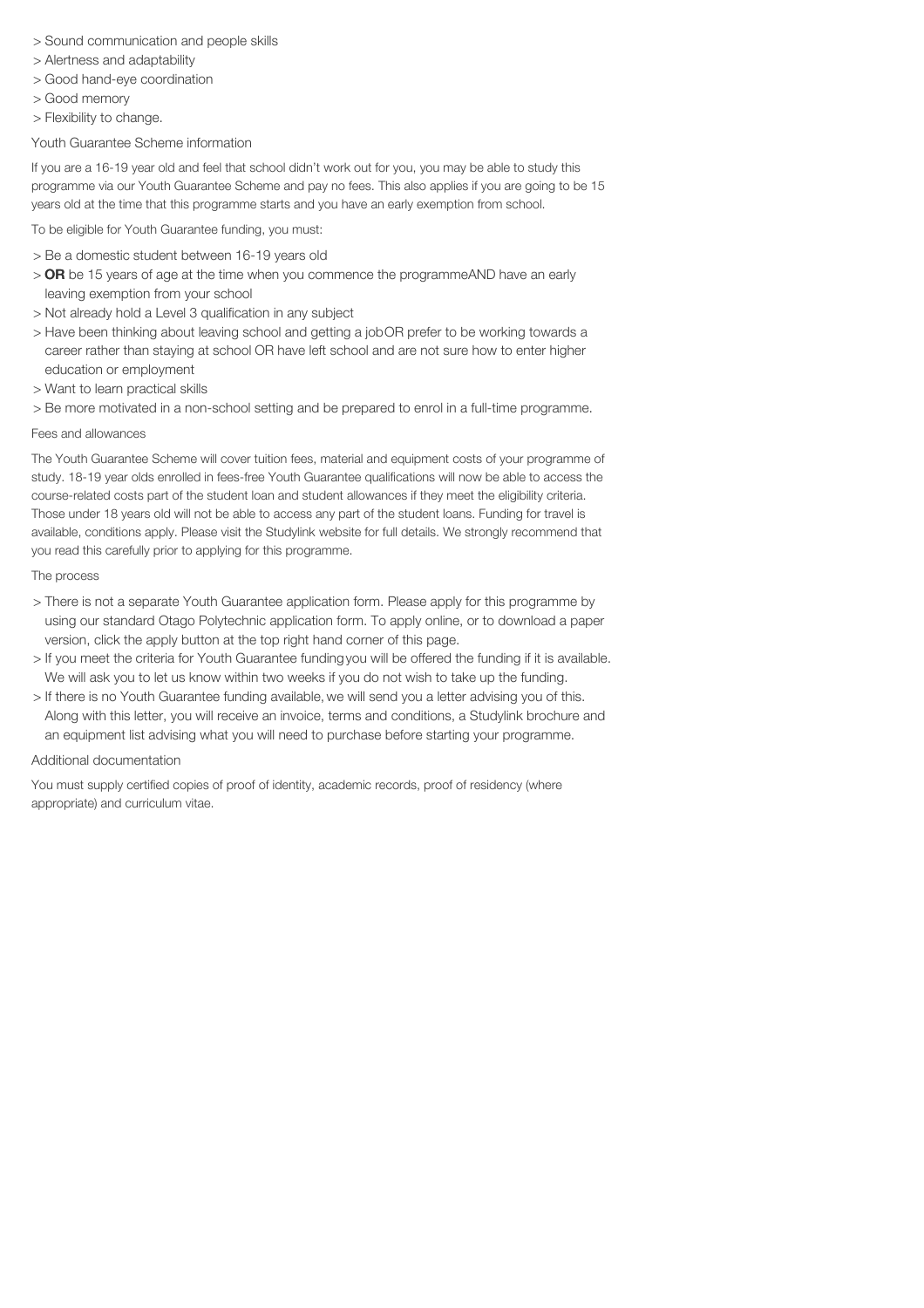#### Additional costs

You need to buy all of your textbooks, stationery, tools, safety equipment and clothing before the programme starts. However, please do not buy anything until you have been offered a place on the programme and have accepted that place. You will only need your writing materials on the first day so please only bring these along.

Textbooks (optional - online digital access will be provided):

- > CDX Fundamentals of Automotive Technology (ISBN: 978-1-284-10689-3)
- > CDX Medium and Heavy Duty Diesel Engines (ISBN: 978-1-284-06705-7)
- > CDX Medium and Heavy Commercial Vehicle Systems (ISBN: 978-1-284-04116-3)

Stationery (essential):

- > 1 x A4 lever arch file
- > 1 x 5 tab subject dividers
- > 1 x calculator
- > Pens/pencils/eraser etc.

Smart device (essential:

> Laptop or tablet which is wifi capable, able to take photos and use Windows 365 applications

Safety equipment and clothing (essential):

- > Approved safety footwear (i.e. steel caps)
- > Two pairs of overalls (long sleeved, 100% cotton, zip, TWZ overall black)
- > Two pairs of work trousers (black, work cotton)
- > Two work shirts (black/blue Nitro)
- > Welding gloves gauntlet (red or blue)
- > Fitted safety glasses clear (Scope Phat Boxa)
- > Leather rigger gloves

All clothing and equipment can be purchased at:

Road Materials 4-6 Forth Street Dunedin

Otago Polytechnic will provide embroided patches for your overalls that will be sewn on by Road Materials. Overalls will then be sent through to Otago Polytechnic to be available for you on your first day.

#### Further study options

Continue studying at Otago Polytechnic with a managed apprenticeship at Level 4 - either the New Zealand Certificate in Light Automotive Engineering (Level 4) or New Zealand Certificate in Automotive Electrical Engineering (Level 4). This is a work-based apprenticeship programme where you will attend night classes and block courses to complete your apprenticeship.

Alternatively, you could complete your apprenticeship through the MITO Training programme.

#### Programme specific risks

In the Otago Polytechnic automotive engineering workshop and during your work experience, there is the risk of injury through lifting, welding, welding flashes, the use of tools, motor vehicles, fixed and portable motors, heavy equipment and any other equipment relevant to the automotive industry. There is also the hazard posed by fumes from welding and chemicals which you may be allergic to and the possibility of Occupational Overuse Syndrome through computer use.

#### You will study

Learn how to carry out basic automotive engine servicing, service a four stroke spark ignition engine, carry out basic automotive underbody service procedures and repair light vehicle hydraulic braking systems. Gain the fundamental electrical knowledge and servicing skills required for working with ignition systems, automotive electrical circuits, electronic fuel injection systems and automotive wiring and lighting systems and discover the engineering and welding skills required for working in the automotive industry.